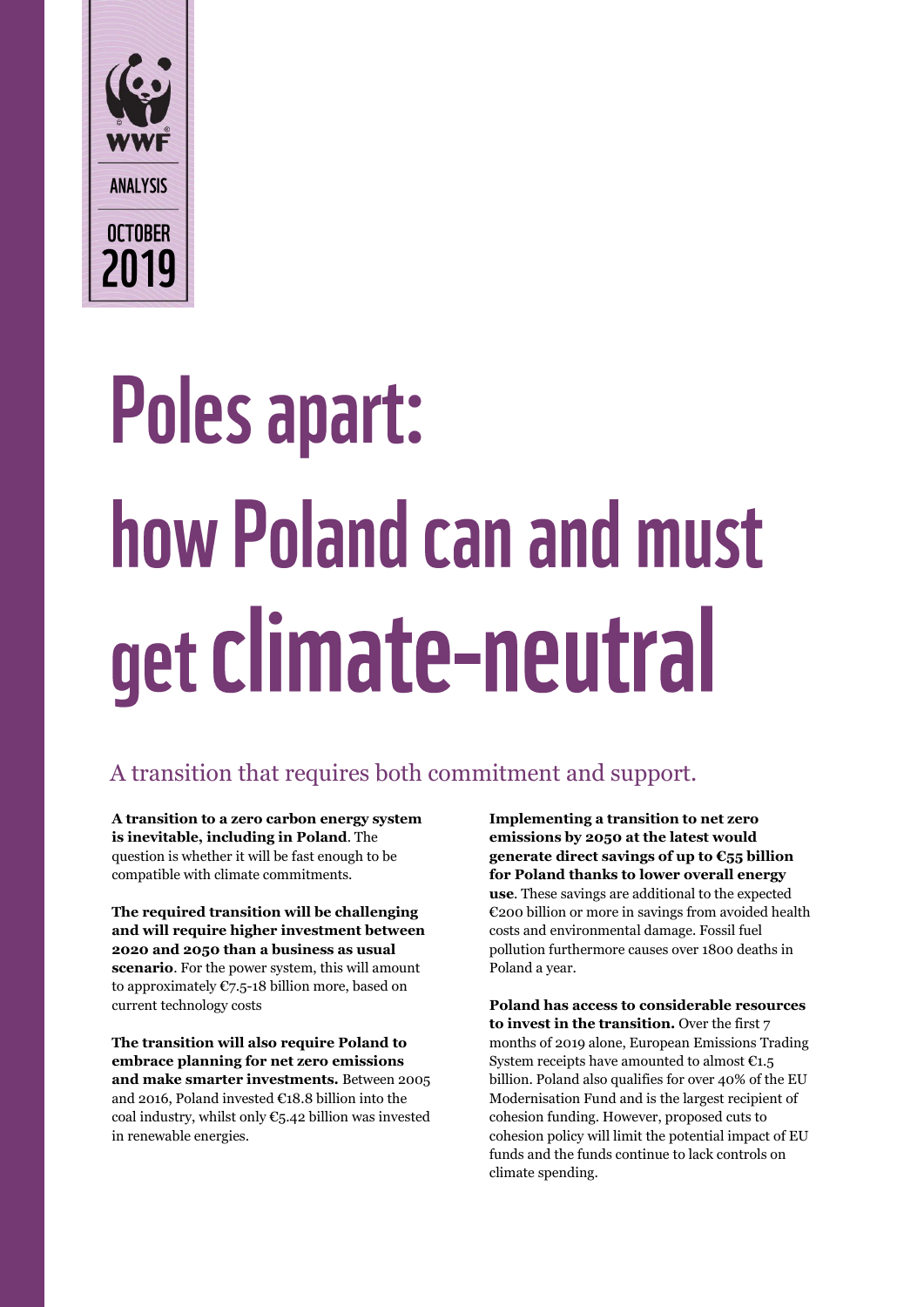**Climate change is already having global impacts, including in Poland.** The Ministry for Environment has estimated that costs of damage from climate change have escalated from €12 billion between 2001 and 2010, to €48 billion between 2011 and 2030.

#### **Therefore:**

• Poland can reduce the overall costs of the transition significantly by ending all use of national and EU funds to subsidise the fossil fuel sector, including the coal industry

• The EU should commit to reaching net zero emissions - in WWF's view, this should be by 2040. This would send a clear signal and all Member States should reflect this in their longterm investment and national climate and energy plans

• Poland should earmark spending of the European Emissions Trading system allowances, to ensure that emissions trading system revenues are used to support climate action.

cohesion funding to fossil fuel-dependent sectors and regions. However, it must also put in place greater controls over spending to ensure it is consistent with the most cost-effective and socially fair pathway to a clean and sustainable energy system.

### THE NET ZERO **DISCUSSION IN POLAND**

 $\Box$ Poland, alongside Hungary, Estonia and Czechia, blocked consensus on setting an EU-wide 2050 climate neutrality target at the June European Council

 $\Box$ Polish Prime Minister, Mateusz Morawiecki, has not ruled out signing up in future to a European 2050 net-zero emission target. He has, however, argued that Poland would need financial support guarantees before agreeing to it. At the June European Council, he stated, "Poland is one of those countries that must first have a very detailed compensation package. We must know how much we can get for modernisation." <sup>1</sup>

Comments from Heads of Government  $\Box$ suggest that Czechia, Estonia and Hungary share Poland's concerns. They are therefore likely to support a net-zero target, if concerns about

adequate financial support – for all countries facing specific challenges – are addressed

 $\Box$ Even if financial support is guaranteed, Poland might move on a net zero target only after its general election on October 13th.This may mean no decision at European Council until December

### THE COST OF THE **TRANSITION TO A SUSTAINABLE ECONOMY AND CLEAN ENERGY SYSTEM IN POLAND**

Poland faces one of the most challenging energy transitions in Europe. Its greenhouse gas emissions are three times higher in relation to GDP and 18% higher per capita than the EU average. <sup>2</sup> The Polish Undersecretary of State for Energy has indicated that Poland would eventually agree to net zero, provided there are guarantees of further support from the EU. His claim that around  $\epsilon$ 210 billion<sup>3</sup> from the EU is needed to support the Polish energy transition to 2050 is however, inflated. 4

Whilst it is clear some financial support is needed to enable the transition and ensure that the most costeffective and socially fair transition is implemented, the actual figures are likely to be much lower than claimed by Poland itself. Investment costs are also likely to be offset in the long-term by aggregate savings from energy efficiency, job creation and avoided climate damages.

An accelerated energy transition will involve higher capital investment, but will also bring about overall energy cost savings, and create more jobs compared to a business as usual pathway (see Box 1)<sup>5</sup> . The total cost of transforming the electricity supply and demand system would not exceed €82 billion (excl. grid investments), while up to  $\mathfrak{C}65$  billion would be needed in a business as usual scenario.

The cited costs of the energy transition also do not account for the avoided costs of failing to address climate change. According to the Polish Ministry of Environment, climate change generated losses from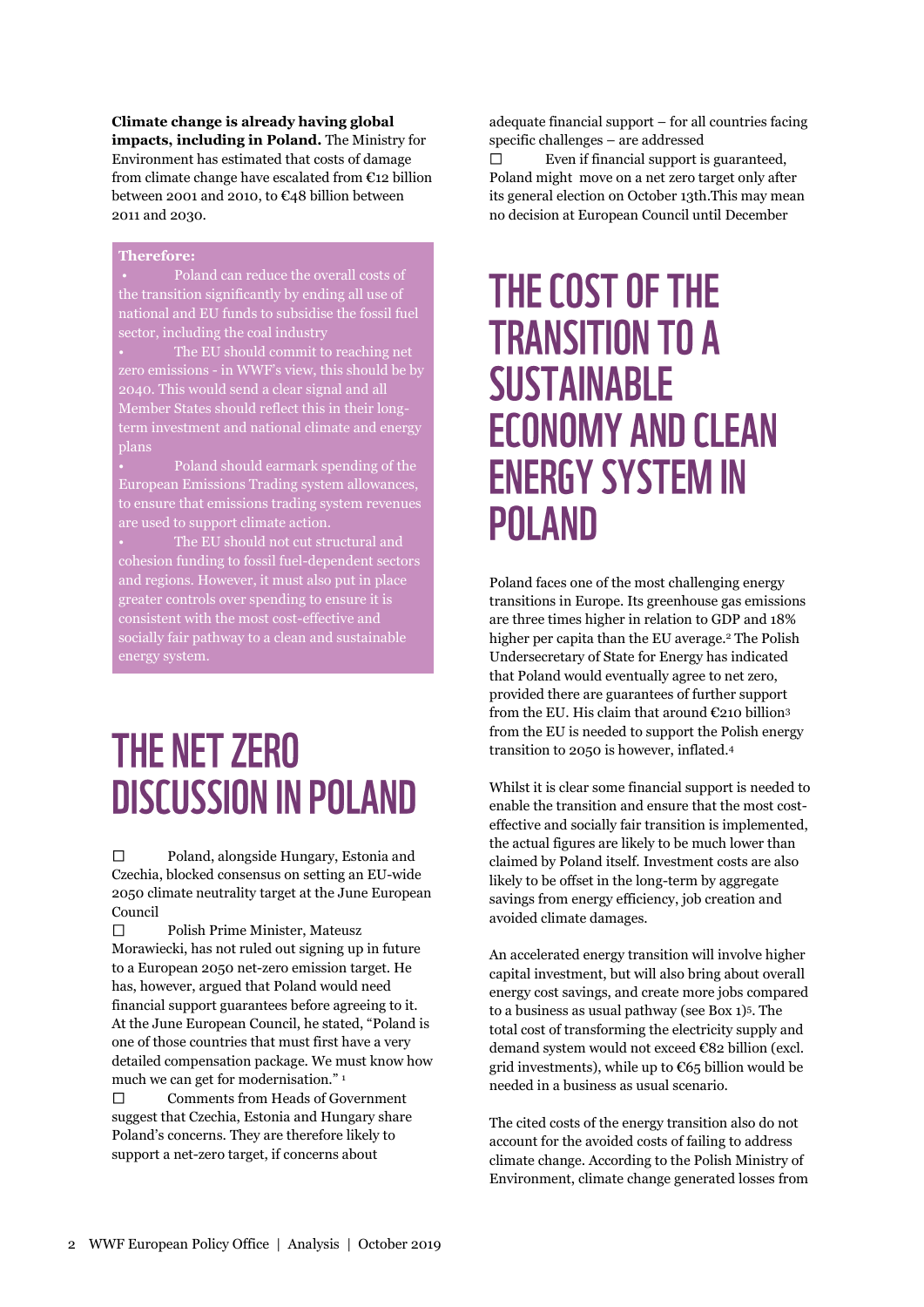damage of PLN 54 billion (over  $\epsilon$ 12 billion) between 2001 and 2010 alone. An additional PLN 205 billion (€48.2 billion) more in losses is projected from 2011 to 2030<sup>6</sup>.

The indirect health costs of pollution from fossil fuels will also be avoided by a shift to clean energy. PM2.5 air pollution in Poland is estimated to contribute to 44,500 premature deaths annually <sup>7</sup> which is mostly the result of air pollution from domestic heating systems fuelled with coal, wood and waste. Pollution from coal plants alone was estimated to have caused 22,900 premature deaths across Europe in 2013, at a cost of up to €62 billion, a figure which excludes the costs of non-fatal diseases<sup>8</sup>. 1860 of these deaths were in Poland<sup>9</sup> and it is estimated that health and environmental deterioration costs from the coal industry were PLN 31 billion ( $\mathfrak{C}$ 7.3 billion<sup>10</sup>) in 2016.

The savings generated by the accelerated transition to net-zero emissions could therefore amount to well-over €100 billion for Poland by mid-century. However, the initial financial costs of the transition are higher, and efforts will be needed to ensure the transition is paid for in the most equitable way. Furthermore, increasing the share of renewables in the energy mix will also reduce Poland's reliance on non-EU imports of energy, thereby increasing energy security. Hard coal imports exceeded 18 million tonnes in 2018 whilst more than 70% of gas is imported (of which over 65% is still from Russia<sup>11</sup>). Poland is also almost fully dependent on oil imports.

#### **BOX 1: "2050 Poland for Generations – our future our choice", BCG and WWF Poland (2019)**

In this study, two scenarios for the Polish energy transition were compared: a baseline, continuing the current policy path, versus 'For Generations', in which 2050 emissions are cut by 31% more than the baseline, and renewable energies make up 75% of the energy mix, with a potential higher share due to technological breakthroughs.

Difference between Baseline and 'For Generations' Scenario

*Cost of transition (CAPEX):* **PLN 32-76 bn higher** (€7.5-17.9 bn, or 20-27%) in 'For Generations'

*Electricity price:* **6-11% higher** in 'For Generations'

### *Total electricity costs:*

**PLN 105-157 billion (€24-32 bn) in savings** in 'For Generations'

The cost of the transition is higher in the more ambitious, 'For Generations' scenario, but the avoided costs of climate change are unaccounted for and would offset completely any costs of the

The higher electricity cost is also offset by energy efficiency increases (electricity consumption decreases by 10% versus the baseline) and the result is likely to be even more positive with a higher expected carbon price.

Jobs will be created in new sectors and the 'For Generations' Scenario indicates that the net effect will be an overall increase in employment. For example, in the building renovation sector (as the transition will also require thermal efficiency improvement in buildings), the BCG study indicates that a pathway to zero emissions by 2050 would result in employment in building energy efficiency alone increasing by 24,100 jobs compared to the baseline scenario.

### **EU FUNDS AND THEIR CONTRIBUTION TO CLIMATE ACTION IN POLAND**

Since accession in 2004 Poland has received over €100 billion net from the EU. It is a net recipient of eu funds, and annually receives around €10-12 billion<sup>12</sup> from the EU.

Poland will receive over €86 billion in European structural fund support alone between 2014 and 2020. Spending so far has focused on network infrastructure<sup>13</sup>, notably on roads and railways. 23% of funds (around  $\epsilon$ 24 billion) have been reported as allocated to the low carbon economy, environmental protection and resource efficiency, as well as climate change adaptation and risk prevention. However, a CAN Europe analysis from september 2018 calculated that only 6.1% of cohesion policy funding for 2014-2020 (7.6% for the eu as a whole)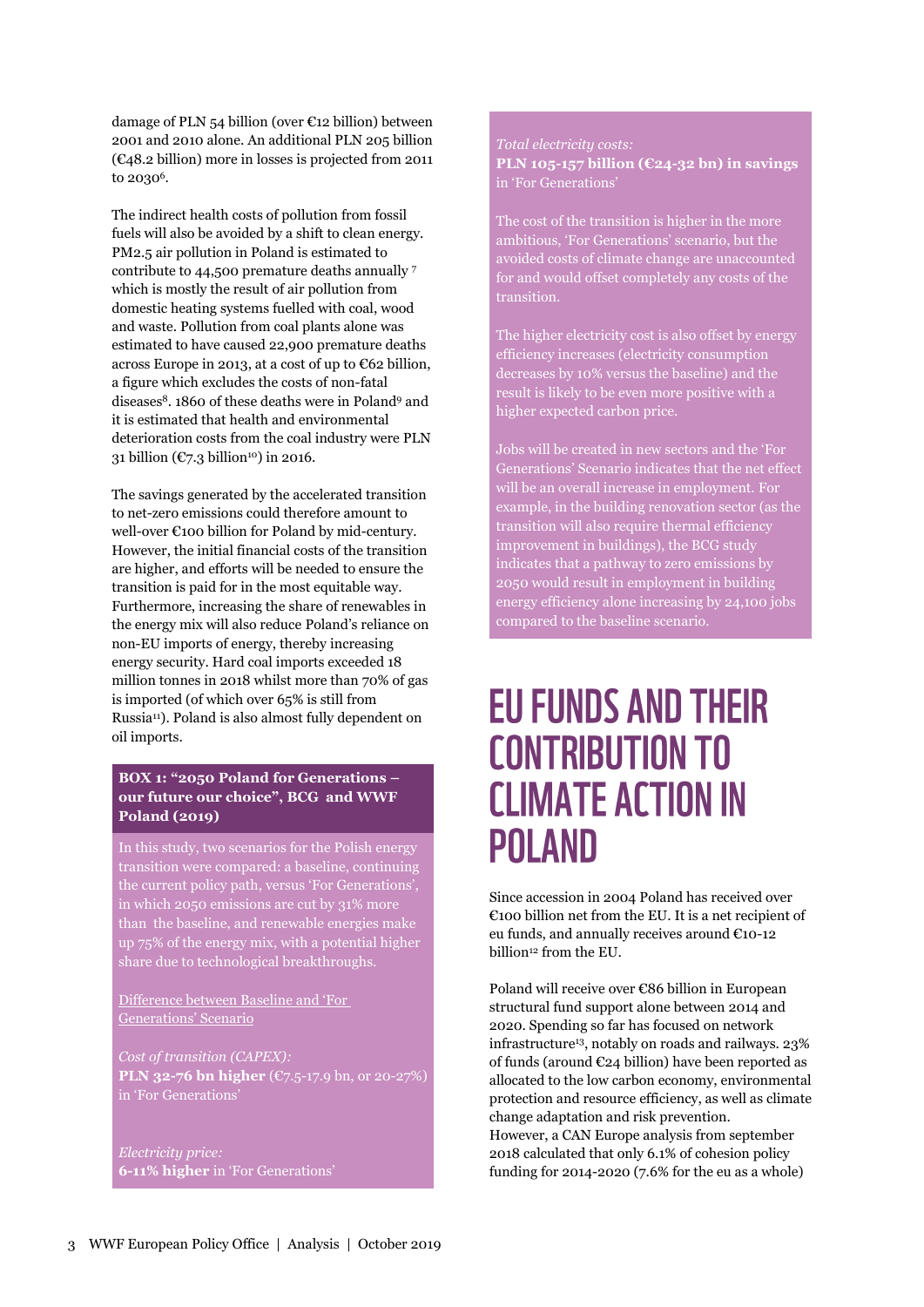was planned for the purposes of achieving the 2020 eu climate and energy targets.

In addition, Poland has received revenues from the European emissions trading system of over  $\epsilon_2$ billion in 2018 and receipts until july this year are already almost  $\epsilon$ 1.5 billion<sup>14</sup>. This revenue stream is likely to grow over the 2021-2030 trading period, thanks to a steadily increasing carbon price.

However, the controls over how these funds are spent are limited and there is evidence that funds have been directed at counterproductive activities, as set out in the following section.

### **USE OF EU FUNDS IN WAYS THAT UNDERMINE A JUST TRANSITION**

Poland has not only foregone opportunities to invest in clean energies, it has also invested in ways that actively undermine the transition to a clean energy system. Subsidies to the fossil fuel industry cost Polish tax payers and lock-in polluting industries, increasing the overall cost of the transition by delaying action and generating stranded assets. Diverting direct and indirect fossil fuel subsidies to purposes consistent with a net zero-emissions pathway would minimise the costs of the energy transition and ensure it is as swift and fair as possible.

For a transition to be truly just, it must be clean and sustainable. Whereas maintaining a polluting fossil fuel industry will continue to incur the negative impacts of a monoindustrial and extractive economy, as well as failing to address climate change, which together will impact most the poorest and most vulnerable in society - a clean and just energy transition to a low carbon and resilient economy will boost prosperity and drive net job creation in decent, sustainable jobs<sup>15</sup>.

In spite of all this, Poland has consistently funnelled billions of Euros into the fossil fuel industry:  $\Box$ Between 2005 and 2016, the coal power industry in Poland received over around PLN 80

billion (€18.8 billion). In 2016, the coal mining sector received  $\Box$ over €2 billion.

 $\Box$ Meanwhile, renewable energies (excluding co-firing of coal and biomass) saw a total of PLN 23.4 billion PLN ( $\mathfrak{C}_{5.42}$  billion) between 2005 and 2016<sup>16</sup>.

EU funds are also used to support the locking-in of the fossil fuel industry. Operational Programmes for the European Structural Funds include the modernisation of fossil fuel plants through co-firing coal and biomass; thereby locking-in this fossil fuel for years to come<sup>17</sup>. It is unlikely such spending is consistent with an optimal and cost-effective pathway to zero-emissions.

Simultaneously the vast majority of state aid from article 10c EU ETS allowances is invested in solid fuel power plants. The national investment plan for Poland for the period from 2014 to 2020 indicates that 82% of the article 10c funds (projected at  $C$ 7.4 billion) are to be allocated to fossil fuel installations<sup>18</sup>.

Around 250 million allowances (70%) have been used under Article 10c since 2013. It is unclear whether corresponding efficiency and modernisation investments have been made in exchange for the free allowances.

Revenues from the European Emissions Trading System have also been used to support multiple "Clean Air" (pl. Czyste Powietrze) programmes in the building sector. It is doubtful these are truly consistent with long term climate targets as the scale of thermal insulation might not be sufficient and at present, new (5th i.e. highest class) coal boilers can be installed under the programme. Natural gas is furthermore envisaged as the main future heating source, which is also not consistent with climate targets<sup>19</sup>.

Finally, EU Funds have also supported the development of fossil fuel capacities and technologies in the "clean coal" development programmes. Nearly €11 million were provided to coal research projects in 2018 as part of the European Research Fund for Coal and Steel, a legacy of the European Coal and Steel Community.

## OUTLOOK FOR 2021-**2027 AND BEYOND**

Poland is decarbonising, but it is not yet on a path to decarbonise fast enough. The decline of coal mining in the Polish coal heartland is recognised to be inevitable due to its economic unprofitability and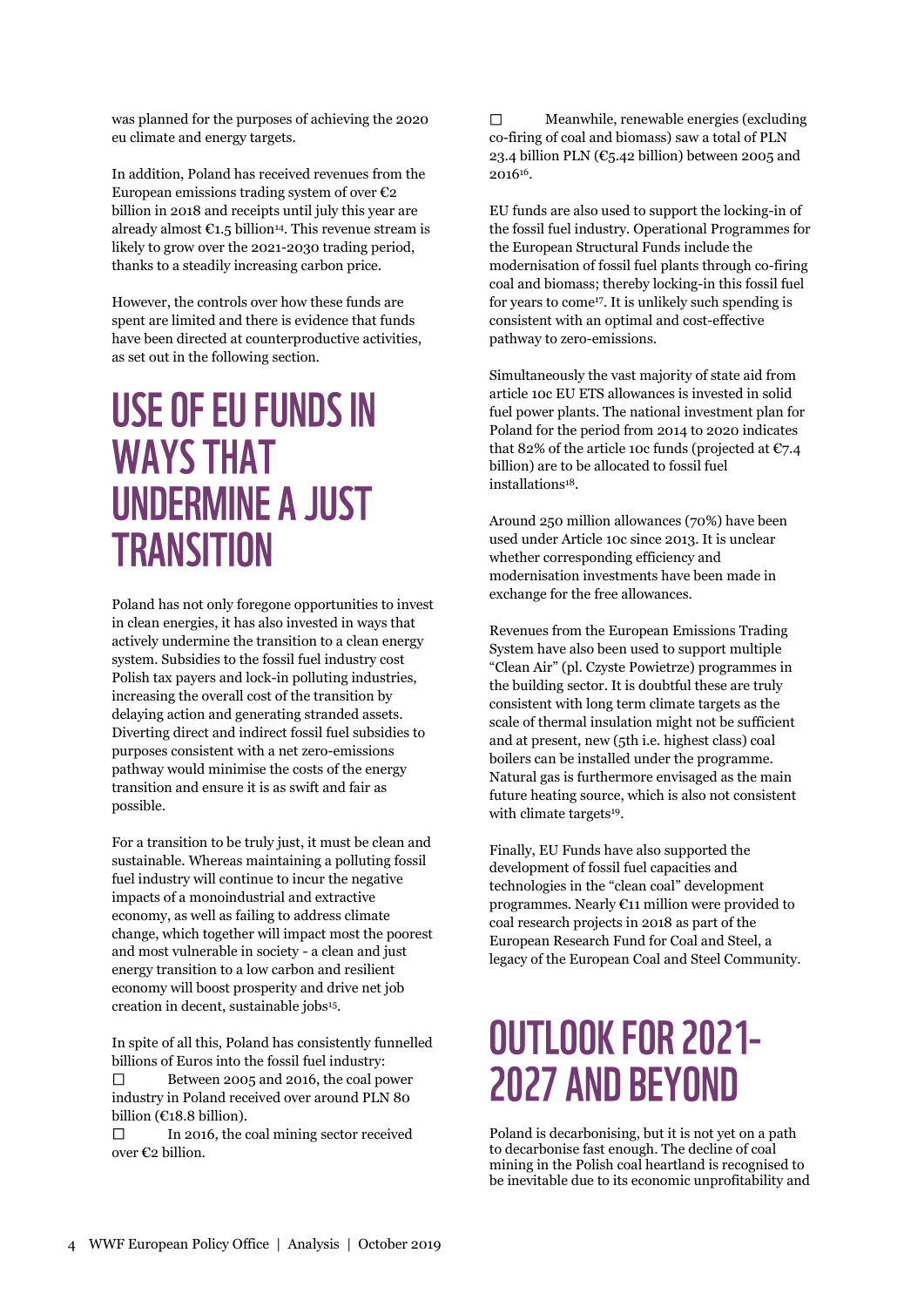difficult geological situation. By mid-century, on a purely economic basis, only the most efficient coking coal mines would remain, with no place left for hard coal mining used in power and heat generation, even if no phase-out consistent with a just transition were to be actively implemented<sup>20</sup>.

The most efficient and most beneficial transition pathway from an economic and employment perspective will involve ensuring realistic expectations and a comprehensive modernisation of the fuel and energy system towards low-emission technologies for heat and electricity generation.

Whether Poland can decarbonise fast enough to meet international commitments, and whether it can in a socially just way will depend on political and financial commitment at both eu and national levels.

Poland is facing a significant cut in its receipts from the eu regional development and cohesion policy. Under the current budget, Poland will receive 23% less between 2021 and 2027 compared to 2014 to 2020. A similar cut is observed for Hungary, the Czech Republic and Estonia. As pointed out by polish deputy foreign minister szymański, rather than a detrimental impact on economic growth, the cut is more likely to "hit harder the other pillars of sustainable development.<sup>21"</sup>

Moreover, whilst the european commission's proposal introduced tighter controls on cohesion policy funds, including a general exclusion of fossil fuels from funding, there is a risk such controls will be watered down in trilogues as the member states in the council have pushed for a 'laundry list' of exemptions to the general exclusion in their partial negotiating mandate<sup>22</sup>. Whilst this would be limited to 1% of total programme allocation under the investment for jobs and growth goal for the member states concerned, it could amount to around €600 million for Poland to spend largely on natural gas investments.

Poland will also continue to receive funds from revenues generated by the auctioning of eu emissions trading allowances, which could far exceed  $\epsilon_2$  billion per year (including the modernisation fund), or €20 billion over the next trading period, depending on the carbon price. How it spends these funds will be a crucial factor in determining whether it accelerates or derails the energy transition towards a net-zero emissions society.

A positive sign is that Poland did not announce it would use the allocation of allowances under article 10c by the deadline of 30th june 2019, indicating that it may have decided not to allocate them for free to power generators as it has previously. This is perhaps in response to changes under article 10c which have introduced stricter criteria for investments, and is in line with recommendations from sandbag about optimising EU emissions trading scheme funds<sup>23</sup>. Poland can now either auction the allowances, or (if announced by September 30th 2019), it can transfer them to the

modernisation fund. However, if Poland chooses to auction the allowances, it can in theory use the revenues for any purpose, including the modernisation of fossil fuel energy and heating systems, such as the Baltic pipe or in extensions of the 'clean air' programmes.

If instead it chooses to invest the revenues into the modernisation fund, solid fossil fuels will be excluded. The fund also enjoys the oversight of an investment committee which will assess whether projects fall within the area of transition 'priority projects' and qualify for simpler funding procedures. At present, the fund could be worth over €3 billion for Poland.

On the other hand, Poland has also signalled an intention to continue financing fossil fuels through its deployment of capacity mechanisms. The European Commission approved a capacity mechanism in April 2019, which would support 'high-efficiency cogeneration' for up to 15 years. In its first auction for 2021, €1.2 billion were awarded for over 22gw, of which at least 80% went to coal and lignite<sup>24</sup>. The capacity mechanism, which is now being challenged by tempus energy, will cost over  $\epsilon_1$ billion annually.

Whilst it is increasingly recognised that Poland has great potential for renewable energy<sup>25</sup>, "the competitiveness of such projects in general depends on the local market conditions including competition amongst energy providers, policy stability, the regulatory framework and access to capital"<sup>26</sup>. The current situation in Poland does not favour renewable energy development as much as it could if a clear regulatory framework and commitment to net zero was set in place. For instance, whilst in Spain prices of solar auctions are as low as  $\mathfrak{C}$ 40/mwh, in Poland they can be up to €96/MWh<sup>27</sup> .

At present, the polish regulatory environment does not set Poland on a path for net zero emissions by 2050. The draft national energy and climate plan lacks ambition, foreseeing more or less a maintenance of current coal capacity in gw between 2021 and 2030. The development of the long-term strategy has also been delayed and has not yet been publically consulted upon.

### **PROPOSED WAY FORWARD**

The current proposal on MFF includes a significant cut to cohesion funding, relative to the previous financial period. In order to provide adequate support to member states undergoing the transition, the EU member states should rather avoid cutting the cohesion policy funding, and should instead consider providing further support for the transition; on the condition that all Member States accept an EU-wide net zero 2050 target and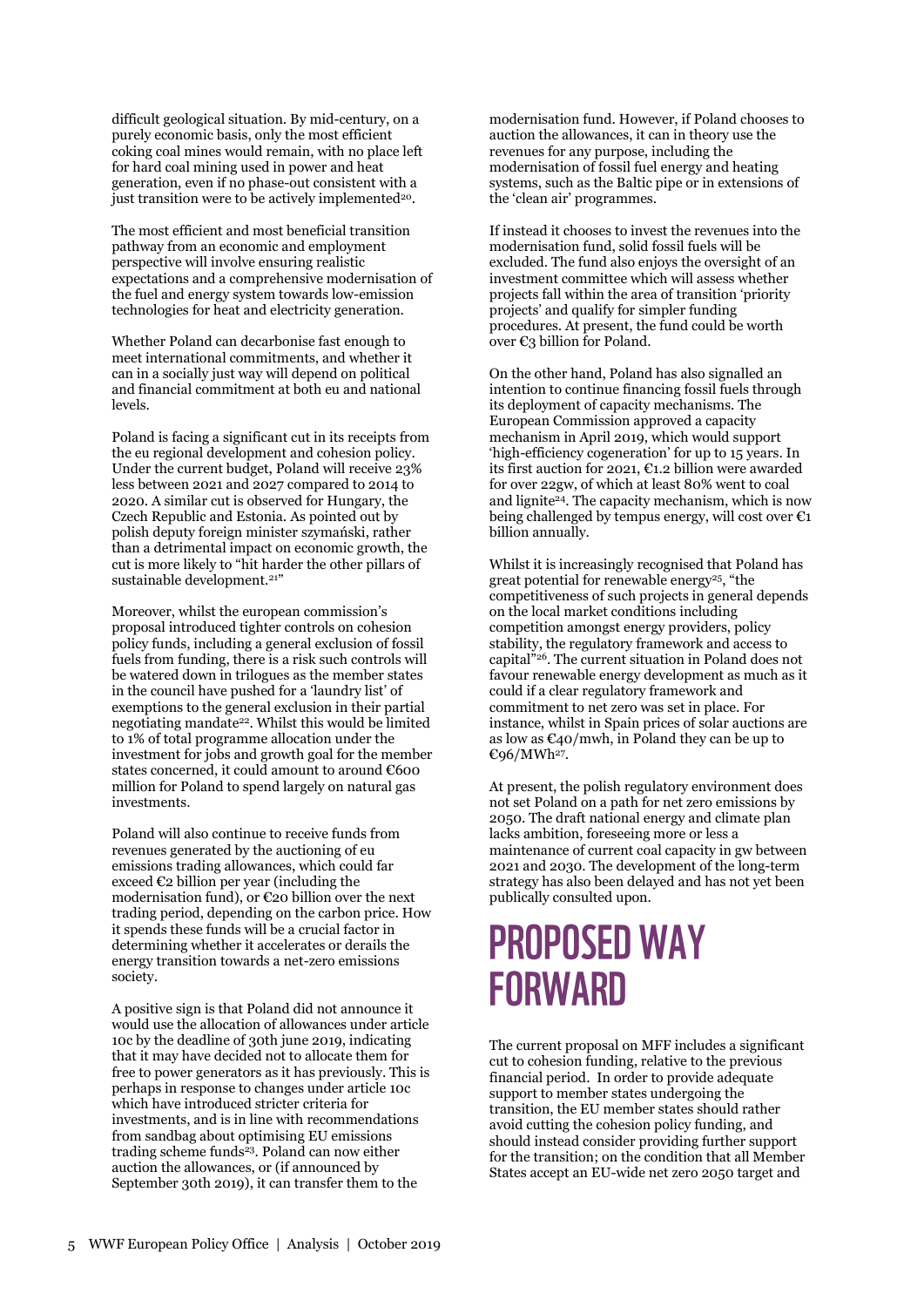directly reflect this in their NECP and long-term strategies, as mandated under the Governance Regulation<sup>28</sup>.

Poland must also immediately cease all use of EU funding for fossil fuel installations and phase out all other fossil fuel subsidies, based on independent assessment of the most cost-effective timeline. Should further support be provided for the transition, its scope must be clearly defined and should rest on the idea that a just energy transition requires long-term transition planning based on participative, open and inclusive consultation and economic needs analysis<sup>29 30</sup>.

The protection of the environment and addressing climate change do not contradict economic and social progress. Recognising this is crucial to ensure a swift, cost-effective and just transition protecting the most vulnerable and leaving no-one behind.

#### This analysis was developed jointly by WWF European Policy Office and WWF Poland.

#### Authors:

Katie Treadwell – WWF European Policy Office ktreadwell@wwf.eu - +32(0)47-735748 Oskar Kulik – WWF Poland – [okulik@wwf.pl](mailto:okulik@wwf.pl)

Supported by:

Alex Mason – WWF European Policy Office – amason@wwf.eu Romain Laugier – WWF European Policy Office – [rlaugier@wwf.eu](mailto:rlaugier@wwf.eu) Imke Lübbeke – WWF European Policy Office – [iluebbeke@wwf.eu](mailto:iluebbeke@wwf.eu)

Media contact: Sarah Azau – WWF European Policy Office – [sazau@wwf.eu](mailto:sazau@wwf.eu)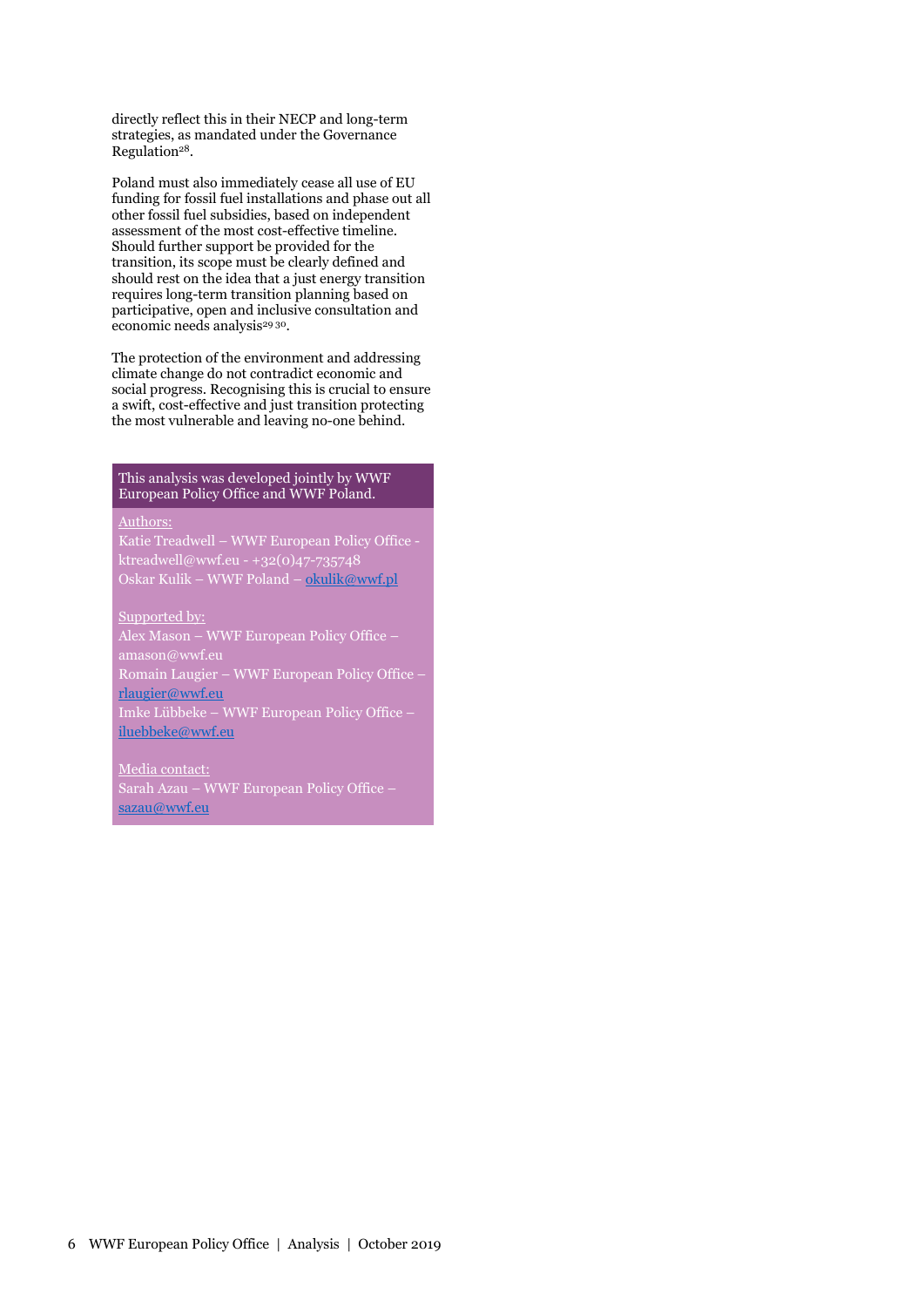#### **END NOTES:**

1. Mateusz Morawiecki, quoted by the Financial Times, June 21st 2019

2. Data from Eurostat

3. Tomasz Dąbrowski, The Financial Times, at the FT Energy

Transition Strategies Conference, London, 27/06/19 4. This would amount to approximately 170% of Polish annual GDP (approximately 3-4% of GDP in the next 30 years

5. Boston Consulting Group and WWF Poland, "2050 Poland for Generations – our future our choice"

6. Strategic adaptation plan for sectors and areas sensitive to

climate change by 2020, Ministry of Environmental Protection,https://bip.mos.gov.pl/fileadmin/user\_upload/bip/stra tegie\_plany\_programy/Strategiczny\_plan\_adaptacji\_2020.pdf  $(\text{accessed } 23/\text{O7}/2019)$ , 2013

7. EEA, Air quality in Europe – 2018 Report, p. 64,

https://www.eea.europa.eu/publications/air-quality-in-europe-2018 (accessed 18/09/2019), 2018

8. HEAL, WWF, CAN, Sandbag, "Europe's Dark Cloud", 2016 9. HEAL, WWF, CAN, Sandbag, "Europe's Dark Cloud", 2016 10. Losses not compensated by Power plants and incurred by the public: Wise Europa, Ukryty rachunek za węgiel 2017 Wsparcie górnictwa i energetyki węglowej w Polsce - wczoraj, dziś i jutro, 2017. Extrapolating this between 2020 and 2030 gives a figure of over €210 billion euros in societal costs (excluding broader climate change impacts)

11. PGNiG: 2018 – another year of declining gas import volumes from Russia and growing LNG imports available at: http://en.pgnig.pl/news/-/news-list/id/pgnig-2018-another-yearof-declining-gas-import-volumes-from-russia-and-growing-lngimports/newsGroupId/1910852 (accessed 25/07/2019) 12. In 2017, according to European Commission data, Poland received  $E_1$ 1.921 billion and paid just over  $E_3$  billion. EU spending

accounted for 2.6% GDP. 13. As of 23/07/2019, over 26% of ESIF funds had allocated to

network infrastructures in transport and energy 14. Available here: https://biznesalert.pl/polska-uprawnienia-

emisje-co2-sprzedaz-energetyka/ 15. "A Clean Planet For All, A European long-term strategic vision for a prosperous, modern, competitive and climate neutral

economy" European Commission, November 2018 and the accompanying staff working document recognise that reaching zero net emissions would raise GDP by 2% and increase overall employment.

16. WiseEuropa, Ukryty rachunek za węgiel 2017 Wsparcie górnictwa i energetyki węglowej w Polsce - wczoraj, dziś i jutro, 2017

17. The operational programmes for the use of ERDF and cohesion Funds for 2014-2020 do not exclude 'thermomodernisation' and also include the possibility of supporting development of cogeneration/co-firing of fossil fuel plants with biomass in many cases. See:

https://ec.europa.eu/regional\_policy/en/atlas/programmes?searc h=1&keywords=&periodId=3&countryCode=PL&regionId=ALL&o bjectiveId=ALL&tObjectiveId=7 (accessed 23/07/2019)

18. Carbon Market Watch, "Fossil fuel subsidies from Europe's carbon market the lessons learnt with article 10c of the EU ETS Directive and recommendations for the post-2020 period", April 2016

19. The European Commission's own "Analysis of the use of Auction Revenues by the Member States" published in 2016 states that "detail on specific uses of the revenue is low as the revenue is channelled to climate and energy related expenditures with varying levels of details on programmes and projects

20. Wise Europa, WWF Poland, "From Restructuring to Sustainable Development: the case of Upper Silesia", 2018, available here[: https://www.euki.de/wp](https://www.euki.de/wp-content/uploads/2018/11/slask_restrukturyzacja_ANG-final-logo.pdf)[content/uploads/2018/11/slask\\_restrukturyzacja\\_ANG-final-](https://www.euki.de/wp-content/uploads/2018/11/slask_restrukturyzacja_ANG-final-logo.pdf)

[logo.pdf](https://www.euki.de/wp-content/uploads/2018/11/slask_restrukturyzacja_ANG-final-logo.pdf)

21. Quoted from Politico, "Europe's eastern tigers roar ahead", 01/23/18. Accessed here on 23/07/2019: https://www.politico.eu/article/central-and-eastern-eu-gdpgrowth-economies/

22. Cohesion Policy Legislative Package 2021-2027 - Partial mandate for negotiations with the European Parliament, General Secretariat of the Council, 13 February 2019. Document 6147/19 ADD 2, available here: https://eur-lex.europa.eu/legalcontent/EN/TXT/PDF/?uri=CONSIL:ST\_6147\_2019\_ADD\_2&fro m=EN

23. Sandbag, "How to optimise EU ETS transition funds?" June 2019

24. http://www.caneurope.org/publications/press-releases/1686 first-auction-of-polish-capacity-mechanisms-sinks-billions-ofeuros-into-subsidising-the-country-s-addiction-to-coal (accessed 23/07/2019)

25. JRC, "Solar photovoltaic electricity generation: a lifeline for the European coal regions in transition" 2018. Available here: https://www.mdpi.com/2071-1050/11/13/3703/htm

This report mapped solar potential in the 42 Coal Regions in Transition of the EU. In most regions, solar power has the potential to generate more GW electricity than coal. For Poland, the total solar power generated could be higher than current coal power capacity.

26. JRC (see previous footnote)

27. (see previous footnote)

27. (See previous recurses)<br>28. Regulation (EU) 2018/1999 of the European Parliament and of the Council on the Governance of the Energy Union and Climate Action, amending Regulations (EC) No 663/2009 and (EC) No 715/2009 of the European Parliament and of the Council, Directives 94/22/EC, 98/70/EC, 2009/31/EC, 2009/73/EC, 2010/31/EU, 2012/27/EU and 2013/30/EU of the European Parliament and of the Council, Council Directives 2009/119/EC and (EU) 2015/652 and repealing Regulation (EU) No 525/2013 of the European Parliament and of the Council

29. Further detail on what a specific just transition fund, at the limited level of funding currently proposed in EU political discourse, could do is provided in the WWF briefing paper, "an EU Fund for a just transition – what it should be and why it matters". Available here:

http://www.wwf.eu/media\_centre/publications/?uNewsID=3490 35 (accessed 16/09/2019)

30. See 7 Golden Rules for open and inclusive just transition planning, published on July 15th 2019 by the Europe Beyond Coal Network and partners. Available here: https://beyond-coal.eu/2019/07/15/seven-golden-rules-for-open-and-inclusivejust-transition-planning-at-the-regional-level/ (accessed 16/09/2019)